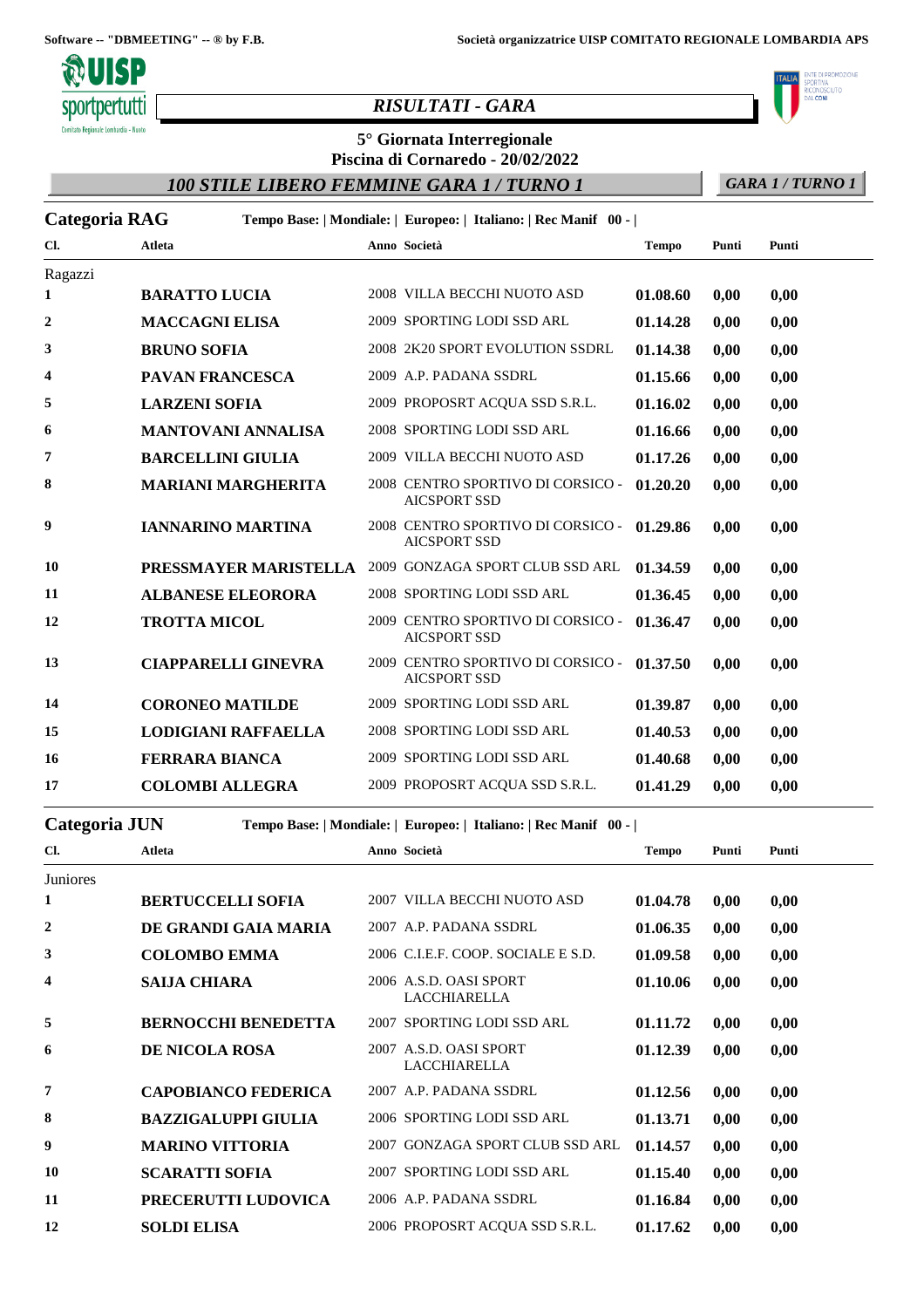# *100 STILE LIBERO FEMMINE GARA 1 / TURNO 1 \_\_\_\_CONTINUA GARA 1 / TURNO 1*

| Categoria JUN |                                                  | Tempo Base:   Mondiale:   Europeo:   Italiano:   Rec Manif 00 - |          |       |       |
|---------------|--------------------------------------------------|-----------------------------------------------------------------|----------|-------|-------|
| Cl.           | Atleta                                           | Anno Società                                                    | Tempo    | Punti | Punti |
| 13            | <b>MOROCHO ZAMBRANO</b><br><b>KIARA DEIANIRA</b> | 2007 SPORTING LODI SSD ARL                                      | 01.18.18 | 0.00  | 0,00  |
| 14            | <b>VIANO LETIZIA</b>                             | 2007 GONZAGA SPORT CLUB SSD ARL                                 | 01.23.39 | 0.00  | 0.00  |
| 15            | <b>BERETTA ARIANNA</b>                           | 2006 PROPOSRT ACOUA SSD S.R.L.                                  | 01.23.61 | 0.00  | 0,00  |
| 16            | <b>NERI MICHELA</b>                              | 2006 PROPOSRT ACOUA SSD S.R.L.                                  | 01.28.72 | 0.00  | 0,00  |

### **Categoria SEN Tempo Base: | Mondiale: | Europeo: | Italiano: | Rec Manif 00 - |**

| Cl.          | Atleta                     | Anno Società                                  | Tempo    | Punti | Punti |
|--------------|----------------------------|-----------------------------------------------|----------|-------|-------|
| Senior       |                            |                                               |          |       |       |
| 1            | <b>BALZAROTTI GRETA</b>    | 2005 C.I.E.F. COOP. SOCIALE E S.D.            | 01.07.81 | 0.00  | 0.00  |
| $\mathbf{2}$ | <b>BERTONA GIULIA</b>      | 2005 VILLA BECCHI NUOTO ASD                   | 01.08.08 | 0,00  | 0,00  |
| 3            | PAGLINO ANNA               | 2002 A.P. PADANA SSDRL                        | 01.10.27 | 0,00  | 0,00  |
| 4            | <b>CATTANEO MARGHERITA</b> | 2005 C.I.E.F. COOP. SOCIALE E S.D.            | 01.11.56 | 0,00  | 0.00  |
| 5            | PADOVANI LEA               | 2005 SPORTING LODI SSD ARL                    | 01.11.60 | 0,00  | 0,00  |
| 6            | <b>BELTOJA ERA</b>         | 2005 SPORTING LODI SSD ARL                    | 01.11.78 | 0.00  | 0,00  |
| 7            | <b>VALENTINI LUCREZIA</b>  | 2005 PROPOSRT ACQUA SSD S.R.L.                | 01.14.36 | 0,00  | 0,00  |
| 8            | <b>BARCELLINI CAMILLA</b>  | 2005 VILLA BECCHI NUOTO ASD                   | 01.14.89 | 0,00  | 0,00  |
| 9            | <b>RAGLIO SOFIA</b>        | 2004 C.I.E.F. COOP. SOCIALE E S.D.            | 01.16.19 | 0.00  | 0,00  |
| 10           | <b>MERONI LAURA</b>        | 2003 PROPOSRT ACQUA SSD S.R.L.                | 01.16.77 | 0,00  | 0,00  |
| 11           | <b>LAMPERTICO ELEONORA</b> | 2005 PROPOSRT ACQUA SSD S.R.L.                | 01.17.42 | 0,00  | 0,00  |
| 12           | <b>GRASSI CAMILLA</b>      | 2000 A.S.D. OASI SPORT<br><b>LACCHIARELLA</b> | 01.23.53 | 0.00  | 0,00  |

*100 STILE LIBERO MASCHI GARA 2 / TURNO 1 GARA 2 / TURNO 1*

| <b>Categoria RAG</b> |                           |                           | Tempo Base:   Mondiale:   Europeo:   Italiano:   Rec Manif 00 - |              |       |       |  |
|----------------------|---------------------------|---------------------------|-----------------------------------------------------------------|--------------|-------|-------|--|
| Cl.                  | <b>Atleta</b>             |                           | Anno Società                                                    | <b>Tempo</b> | Punti | Punti |  |
| Ragazzi 2007         |                           |                           |                                                                 |              |       |       |  |
| 1                    | <b>COLOMBO DAVIDE</b>     |                           | 2008 PROPOSRT ACQUA SSD S.R.L.                                  | 01.01.85     | 0,00  | 0,00  |  |
| 2                    | <b>ALBINI MATTEO</b>      |                           | 2006 C.I.E.F. COOP. SOCIALE E S.D.                              | 01.03.27     | 0,00  | 0,00  |  |
| 3                    | <b>BERTO NICOLO'</b>      |                           | 2007 C.I.E.F. COOP. SOCIALE E S.D.                              | 01.04.49     | 0,00  | 0,00  |  |
| 4                    | <b>BELTOJA MATTIA</b>     |                           | 2007 SPORTING LODI SSD ARL                                      | 01.04.55     | 0,00  | 0,00  |  |
| 5                    |                           | <b>GOMARASCHI MATTEO</b>  | 2007 C.I.E.F. COOP. SOCIALE E S.D.                              | 01.04.95     | 0,00  | 0,00  |  |
| 6                    | <b>RAZZINI ALESSANDRO</b> |                           | 2008 A.P. PADANA SSDRL                                          | 01.05.26     | 0,00  | 0,00  |  |
| 7                    | <b>MACCHETTA MATTEO</b>   |                           | 2006 PROPOSRT ACQUA SSD S.R.L.                                  | 01.05.81     | 0,00  | 0,00  |  |
| 8                    | <b>CASSIANI GIACOMO</b>   |                           | 2008 A.P. PADANA SSDRL                                          | 01.05.83     | 0,00  | 0,00  |  |
| 9                    | <b>D'ORIA FRANCESCO</b>   |                           | 2008 VILLA BECCHI NUOTO ASD                                     | 01.06.63     | 0,00  | 0,00  |  |
| 10                   | <b>MOGGI LEONARDO</b>     |                           | 2007 SPORTING LODI SSD ARL                                      | 01.06.73     | 0,00  | 0,00  |  |
| 11                   |                           | <b>BAZZIGALUPPI MARCO</b> | 2008 SPORTING LODI SSD ARL                                      | 01.10.91     | 0,00  | 0,00  |  |
| 12                   | <b>FARINA DIMITRI</b>     |                           | 2007 2K20 SPORT EVOLUTION SSDRL                                 | 01.11.56     | 0,00  | 0,00  |  |
| 13                   | <b>SOKHAL YOUSSEF</b>     |                           | 2008 C.I.E.F. COOP. SOCIALE E S.D.                              | 01.15.70     | 0,00  | 0,00  |  |
| 14                   | <b>BUZZINI MATTIA</b>     |                           | 2008 PROPOSRT ACQUA SSD S.R.L.                                  | 01.18.17     | 0,00  | 0,00  |  |
| 15                   | <b>VALENTE RICCARDO</b>   |                           | 2007 SPORTING LODI SSD ARL                                      | 01.21.32     | 0,00  | 0,00  |  |
| 16                   | <b>CORON ALESSANDRO</b>   |                           | 2008 PROPOSRT ACQUA SSD S.R.L.                                  | 01.21.47     | 0,00  | 0,00  |  |
| 17                   | <b>ESPOSITO FEDERICO</b>  |                           | 2008 C.I.E.F. COOP. SOCIALE E S.D.                              | 01.23.52     | 0,00  | 0,00  |  |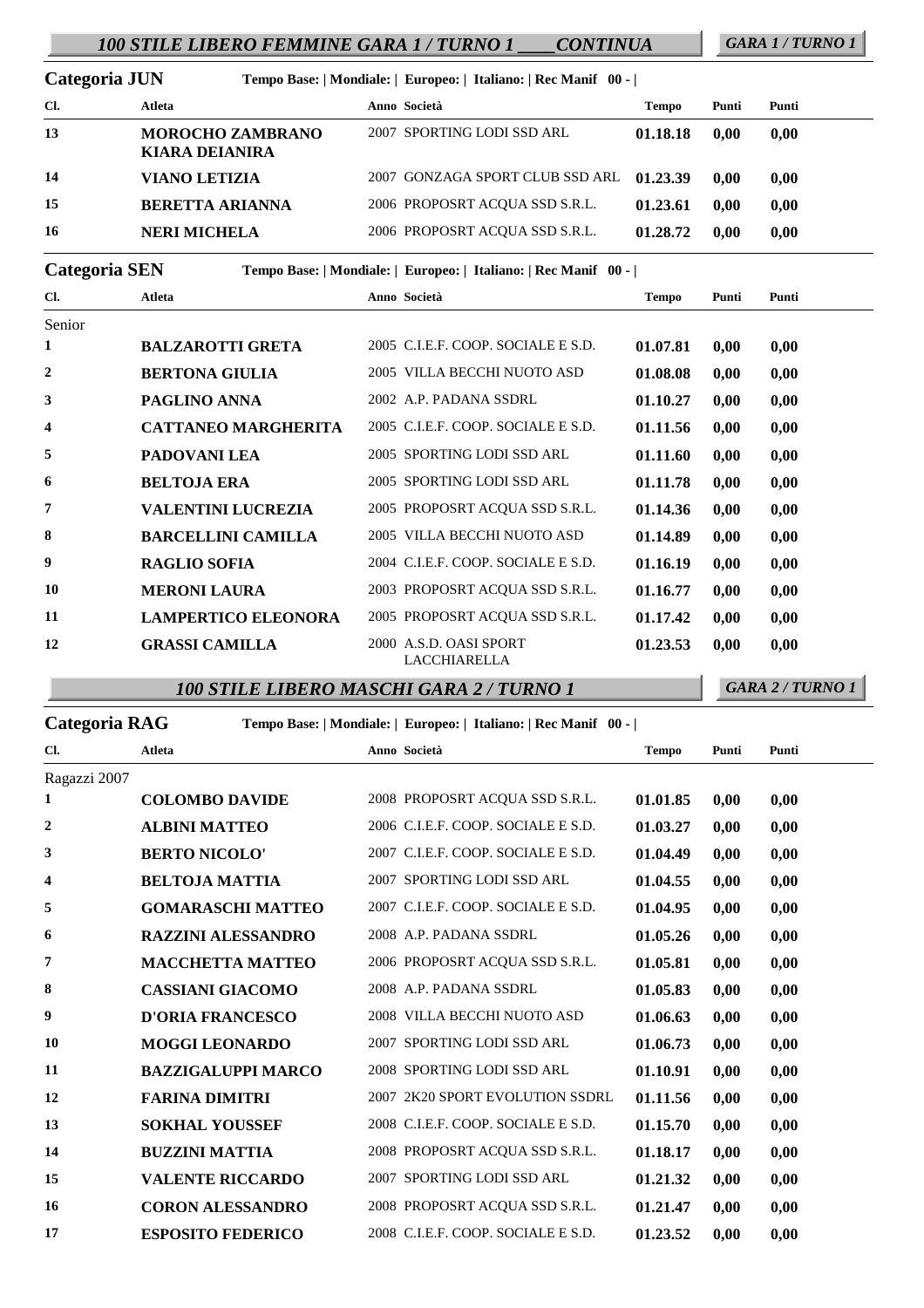# *100 STILE LIBERO MASCHI GARA 2 / TURNO 1 GARA 2 / TURNO 1*

| Categoria JUN |                        |                        | Tempo Base:   Mondiale:   Europeo:   Italiano:   Rec Manif 00 - |              |       |       |
|---------------|------------------------|------------------------|-----------------------------------------------------------------|--------------|-------|-------|
| Cl.           | <b>Atleta</b>          |                        | Anno Società                                                    | <b>Tempo</b> | Punti | Punti |
| Juniores      |                        |                        |                                                                 |              |       |       |
| 1             | <b>FAETI SIMONE</b>    |                        | 2005 VILLA BECCHI NUOTO ASD                                     | 00.53.96     | 0,00  | 0,00  |
| 2             | ZITO NICCOLO'          |                        | 2004 C.I.E.F. COOP. SOCIALE E S.D.                              | 00.57.06     | 0,00  | 0,00  |
| 3             | <b>ANELLI FEDERICO</b> |                        | 2005 ENJOYCLUBCAMUZZAGO                                         | 00.57.69     | 0,00  | 0,00  |
| 4             |                        | <b>ZATTIN EMANUELE</b> | 2004 C.I.E.F. COOP. SOCIALE E S.D.                              | 00.57.91     | 0,00  | 0,00  |
| 5             | <b>CASSINA MATTIA</b>  |                        | 2005 ENJOYCLUBCAMUZZAGO                                         | 00.58.11     | 0,00  | 0,00  |
| 6             | <b>CARRA' LORENZO</b>  |                        | 2005 A.P. PADANA SSDRL                                          | 00.59.00     | 0,00  | 0,00  |
| 7             | <b>MORO SAMUELE</b>    |                        | 2004 C.I.E.F. COOP. SOCIALE E S.D.                              | 00.59.75     | 0,00  | 0,00  |
| 8             | <b>MUNNO ANDREA</b>    |                        | 2004 C.I.E.F. COOP. SOCIALE E S.D.                              | 01.06.36     | 0,00  | 0,00  |
| 9             | <b>TRANI EDOARDO</b>   |                        | 2005 GONZAGA SPORT CLUB SSD ARL                                 | 01.07.41     | 0,00  | 0,00  |
| 10            | <b>BOSI MATTEO</b>     |                        | 2005 GONZAGA SPORT CLUB SSD ARL                                 | 01.08.55     | 0,00  | 0,00  |
| 11            |                        | <b>MORANDI LORENZO</b> | 2004 SPORTING LODI SSD ARL                                      | 01.09.29     | 0,00  | 0,00  |
| Categoria SEN |                        |                        | Tempo Base:   Mondiale:   Europeo:   Italiano:   Rec Manif 00 - |              |       |       |
| Cl.           | Atleta                 |                        | Anno Società                                                    | <b>Tempo</b> | Punti | Punti |

|        | <b>MARTINELLI ANDREA</b> | 2003 A.P. PADANA SSDRL<br>50 RANA FEMMINE GARA 3 / TURNO 1 | 01.01.85 | 0.00 | 0.00<br>GARA 3 / TURNO 1 |
|--------|--------------------------|------------------------------------------------------------|----------|------|--------------------------|
|        |                          | <b>LACCHIARELLA</b>                                        |          |      |                          |
|        | <b>PAOLINI DAVIDE</b>    | 2002 A.S.D. OASI SPORT                                     | 01.01.35 | 0.00 | 0.00                     |
| Senior | <b>BISCO FILIPPO</b>     | 2002 A.P. PADANA SSDRL                                     | 01.00.54 | 0.00 | 0.00                     |

| Categoria RAG    |                    |                              | Tempo Base:   Mondiale:   Europeo:   Italiano:   Rec Manif   00 - |                                                          |              |       |                            |
|------------------|--------------------|------------------------------|-------------------------------------------------------------------|----------------------------------------------------------|--------------|-------|----------------------------|
| Cl.              | <b>Atleta</b>      |                              |                                                                   | Anno Società                                             | <b>Tempo</b> | Punti | Punti                      |
| Ragazzi          |                    |                              |                                                                   |                                                          |              |       |                            |
| 1                |                    | <b>COLALEO GRETA</b>         |                                                                   | 2008 C.I.E.F. COOP. SOCIALE E S.D.                       | 00.39.44     | 0,00  | 0,00                       |
| $\boldsymbol{2}$ |                    | <b>MACCAGNI ELISA</b>        |                                                                   | 2009 SPORTING LODI SSD ARL                               | 00.41.02     | 0,00  | 0,00                       |
| 3                |                    | <b>BARATTO LUCIA</b>         |                                                                   | 2008 VILLA BECCHI NUOTO ASD                              | 00.41.50     | 0.00  | 0,00                       |
| 4                | PIANETTI ANNA      |                              |                                                                   | 2008 GONZAGA SPORT CLUB SSD ARL                          | 00.43.98     | 0,00  | 0,00                       |
| 5                |                    | <b>MANTOVANI ANNALISA</b>    |                                                                   | 2008 SPORTING LODI SSD ARL                               | 00.44.35     | 0.00  | 0,00                       |
| 6                |                    | <b>SINCERI CECILIA MARIA</b> |                                                                   | 2009 CENTRO SPORTIVO DI CORSICO -<br><b>AICSPORT SSD</b> | 00.46.69     | 0,00  | 0,00                       |
| 7                |                    | <b>TUNESI ANNA DAFNE</b>     |                                                                   | 2008 C.I.E.F. COOP. SOCIALE E S.D.                       | 00.46.97     | 0,00  | 0,00                       |
| 8                |                    | <b>REMONDINI LUCIA</b>       |                                                                   | 2009 C.I.E.F. COOP. SOCIALE E S.D.                       | 00.48.23     | 0.00  | 0,00                       |
| 9                |                    | <b>CIAPPARELLI GINEVRA</b>   |                                                                   | 2009 CENTRO SPORTIVO DI CORSICO -<br><b>AICSPORT SSD</b> | 00.49.11     | 0,00  | 0,00                       |
| 10               |                    | PRESSMAYER MARISTELLA        |                                                                   | 2009 GONZAGA SPORT CLUB SSD ARL                          | 00.51.88     | 0,00  | 0,00                       |
| 11               | <b>TROTTA MAYA</b> |                              |                                                                   | 2009 CENTRO SPORTIVO DI CORSICO -<br><b>AICSPORT SSD</b> | 00.53.29     | 0.00  | 0,00                       |
| 12               |                    | <b>CORONEO MATILDE</b>       | 2009                                                              | SPORTING LODI SSD ARL                                    | 00.54.10     | 0,00  | 0,00                       |
| 13               |                    | <b>IANNARINO MARTINA</b>     |                                                                   | 2008 CENTRO SPORTIVO DI CORSICO -<br><b>AICSPORT SSD</b> | 00.56.63     | 0,00  | 0,00                       |
| nc               |                    | <b>LODIGIANI RAFFAELLA</b>   |                                                                   | 2008 SPORTING LODI SSD ARL                               |              |       | 00.49.32 Arrivo irregolare |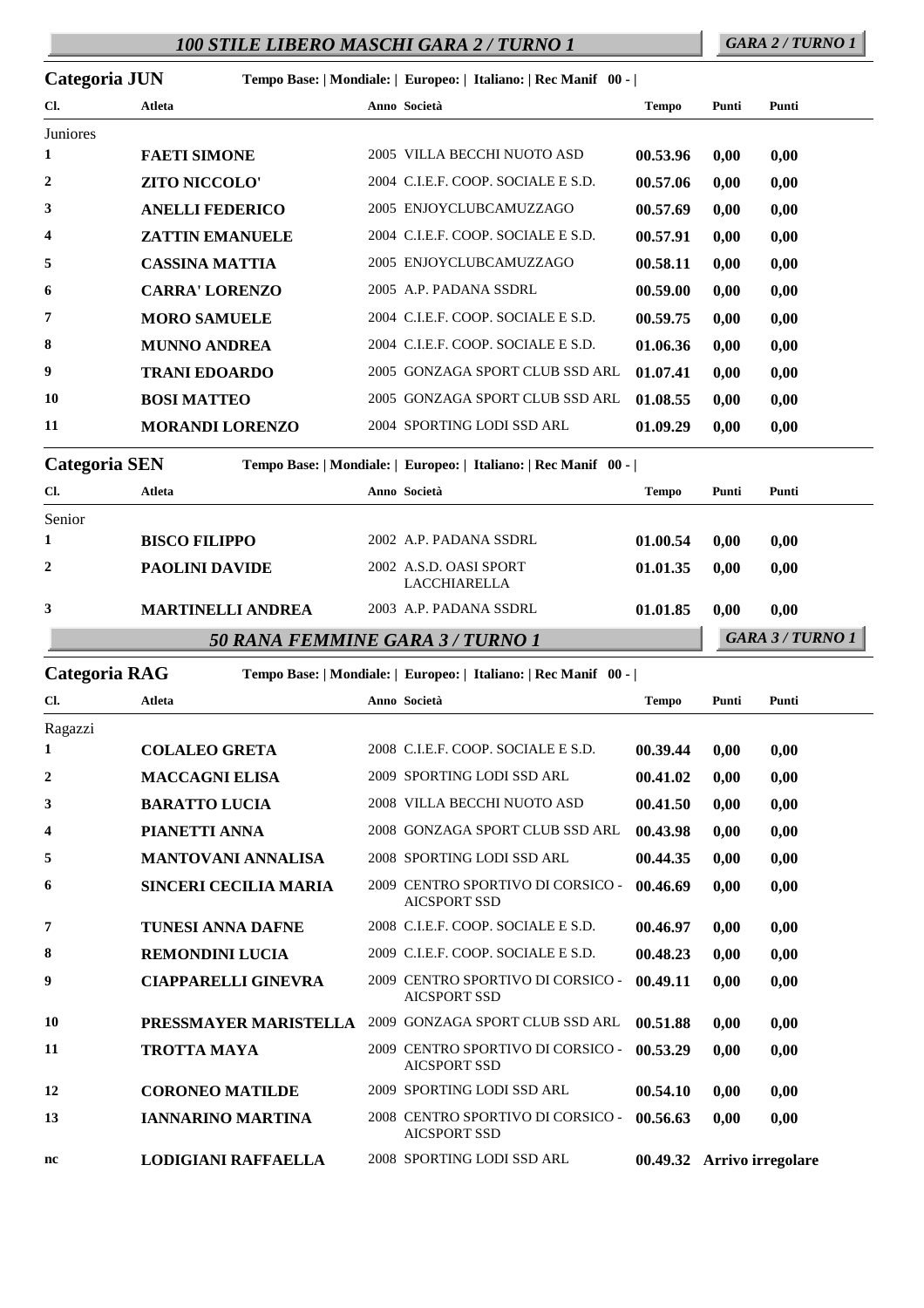# *50 RANA FEMMINE GARA 3 / TURNO 1 GARA 3 / TURNO 1*

| Categoria JUN    |                                               | Tempo Base:   Mondiale:   Europeo:   Italiano:   Rec Manif 00 - |                                                          |          |       |       |
|------------------|-----------------------------------------------|-----------------------------------------------------------------|----------------------------------------------------------|----------|-------|-------|
| Cl.              | Atleta                                        |                                                                 | Anno Società                                             | Tempo    | Punti | Punti |
| Juniores         |                                               |                                                                 |                                                          |          |       |       |
| 1                | <b>SAIJA CHIARA</b>                           |                                                                 | 2006 A.S.D. OASI SPORT<br><b>LACCHIARELLA</b>            | 00.42.60 | 0,00  | 0,00  |
| $\boldsymbol{2}$ | <b>BAZZIGALUPPI GIULIA</b>                    |                                                                 | 2006 SPORTING LODI SSD ARL                               | 00.42.81 | 0.00  | 0,00  |
| 3                | <b>BERNOCCHI BENEDETTA</b>                    |                                                                 | 2007 SPORTING LODI SSD ARL                               | 00.43.15 | 0.00  | 0,00  |
| 4                | VIANO LETIZIA                                 |                                                                 | 2007 GONZAGA SPORT CLUB SSD ARL                          | 00.46.01 | 0.00  | 0,00  |
| 5                | <b>MOROCHO ZAMBRANO</b><br>KIARA DEIANIRA     |                                                                 | 2007 SPORTING LODI SSD ARL                               | 00.46.63 | 0.00  | 0,00  |
| 6                | YAGUACHE CHURRANGO<br><b>ALESSIA YESSENIA</b> |                                                                 | 2006 CENTRO SPORTIVO DI CORSICO -<br><b>AICSPORT SSD</b> | 00.47.24 | 0.00  | 0.00  |
| 7                | <b>SCARATTI SOFIA</b>                         |                                                                 | 2007 SPORTING LODI SSD ARL                               | 00.47.96 | 0.00  | 0,00  |
| 8                | <b>CAGNAN ELISA</b>                           |                                                                 | 2007 C.I.E.F. COOP. SOCIALE E S.D.                       | 00.48.09 | 0,00  | 0.00  |

**Categoria SEN Tempo Base: | Mondiale: | Europeo: | Italiano: | Rec Manif 00 - |**

| Cl.                     | Atleta                    | Anno Società                                  | Tempo    | Punti | Punti |
|-------------------------|---------------------------|-----------------------------------------------|----------|-------|-------|
| Senior                  |                           |                                               |          |       |       |
| 1                       | <b>REPOSSI ARIANNA</b>    | 2002 A.S.D. OASI SPORT<br><b>LACCHIARELLA</b> | 00.40.01 | 0,00  | 0,00  |
| $\overline{2}$          | <b>COLALEO ASIA</b>       | 2005 C.I.E.F. COOP. SOCIALE E S.D.            | 00.42.17 | 0,00  | 0,00  |
| 3                       | <b>BARCELLINI CAMILLA</b> | 2005 VILLA BECCHI NUOTO ASD                   | 00.43.84 | 0.00  | 0,00  |
| $\overline{\mathbf{4}}$ | <b>RAGLIO SOFIA</b>       | 2004 C.L.E.F. COOP. SOCIALE E S.D.            | 00.44.02 | 0.00  | 0,00  |
| 5                       | <b>BELTOJA ERA</b>        | 2005 SPORTING LODI SSD ARL                    | 00.44.63 | 0,00  | 0,00  |
|                         |                           | GARA 4 / TURNO 1                              |          |       |       |

| Categoria RAG |                           | Tempo Base:   Mondiale:   Europeo:   Italiano:   Rec Manif 00 - |              |       |       |  |
|---------------|---------------------------|-----------------------------------------------------------------|--------------|-------|-------|--|
| Cl.           | Atleta                    | Anno Società                                                    | <b>Tempo</b> | Punti | Punti |  |
| Ragazzi       |                           |                                                                 |              |       |       |  |
| 1             | <b>ZACHEO GIACOMO</b>     | 2006 C.LE.F. COOP. SOCIALE E S.D.                               | 00.35.46     | 0,00  | 0,00  |  |
| $\mathbf{2}$  | <b>BELTOJA MATTIA</b>     | 2007 SPORTING LODI SSD ARL                                      | 00.37.48     | 0,00  | 0,00  |  |
| 3             | <b>SAIJA DAVIDE</b>       | 2008 A.S.D. OASI SPORT<br><b>LACCHIARELLA</b>                   | 00.40.62     | 0,00  | 0,00  |  |
| 4             | <b>MOGGI LEONARDO</b>     | 2007 SPORTING LODI SSD ARL                                      | 00.41.89     | 0,00  | 0.00  |  |
| 5             | <b>D'ORIA FRANCESCO</b>   | 2008 VILLA BECCHI NUOTO ASD                                     | 00.42.09     | 0,00  | 0,00  |  |
| 6             | <b>SOKHAL YOUSSEF</b>     | 2008 C.L.E.F. COOP. SOCIALE E S.D.                              | 00.44.10     | 0,00  | 0,00  |  |
| 7             | <b>CARDONE IVAN</b>       | 2008 CENTRO SPORTIVO DI CORSICO -<br><b>AICSPORT SSD</b>        | 00.45.13     | 0,00  | 0,00  |  |
| 8             | <b>BAZZIGALUPPI MARCO</b> | 2008 SPORTING LODI SSD ARL                                      | 00.45.40     | 0.00  | 0,00  |  |
| 9             | <b>VALENTE RICCARDO</b>   | 2007 SPORTING LODI SSD ARL                                      | 00.46.81     | 0,00  | 0,00  |  |

**Categoria JUN Tempo Base: | Mondiale: | Europeo: | Italiano: | Rec Manif 00 - |**

| Cl.            | Atleta                 | Anno Società                       | Tempo    | Punti | Punti |  |
|----------------|------------------------|------------------------------------|----------|-------|-------|--|
| Juniores       |                        |                                    |          |       |       |  |
|                | <b>MUFFATO MATTIA</b>  | 2004 C.I.E.F. COOP. SOCIALE E S.D. | 00.34.02 | 0.00  | 0,00  |  |
| $\overline{2}$ | <b>ANELLI FEDERICO</b> | 2005 ENJOYCLUBCAMUZZAGO            | 00.34.52 | 0.00  | 0,00  |  |
| 3              | <b>CASSINA MATTIA</b>  | 2005 ENJOYCLUBCAMUZZAGO            | 00.36.81 | 0.00  | 0,00  |  |
| 4              | <b>MUNNO ANDREA</b>    | 2004 C.L.E.F. COOP. SOCIALE E S.D. | 00.37.48 | 0.00  | 0.00  |  |
| 5              | <b>TRANI EDOARDO</b>   | 2005 GONZAGA SPORT CLUB SSD ARL    | 00.37.55 | 0.00  | 0.00  |  |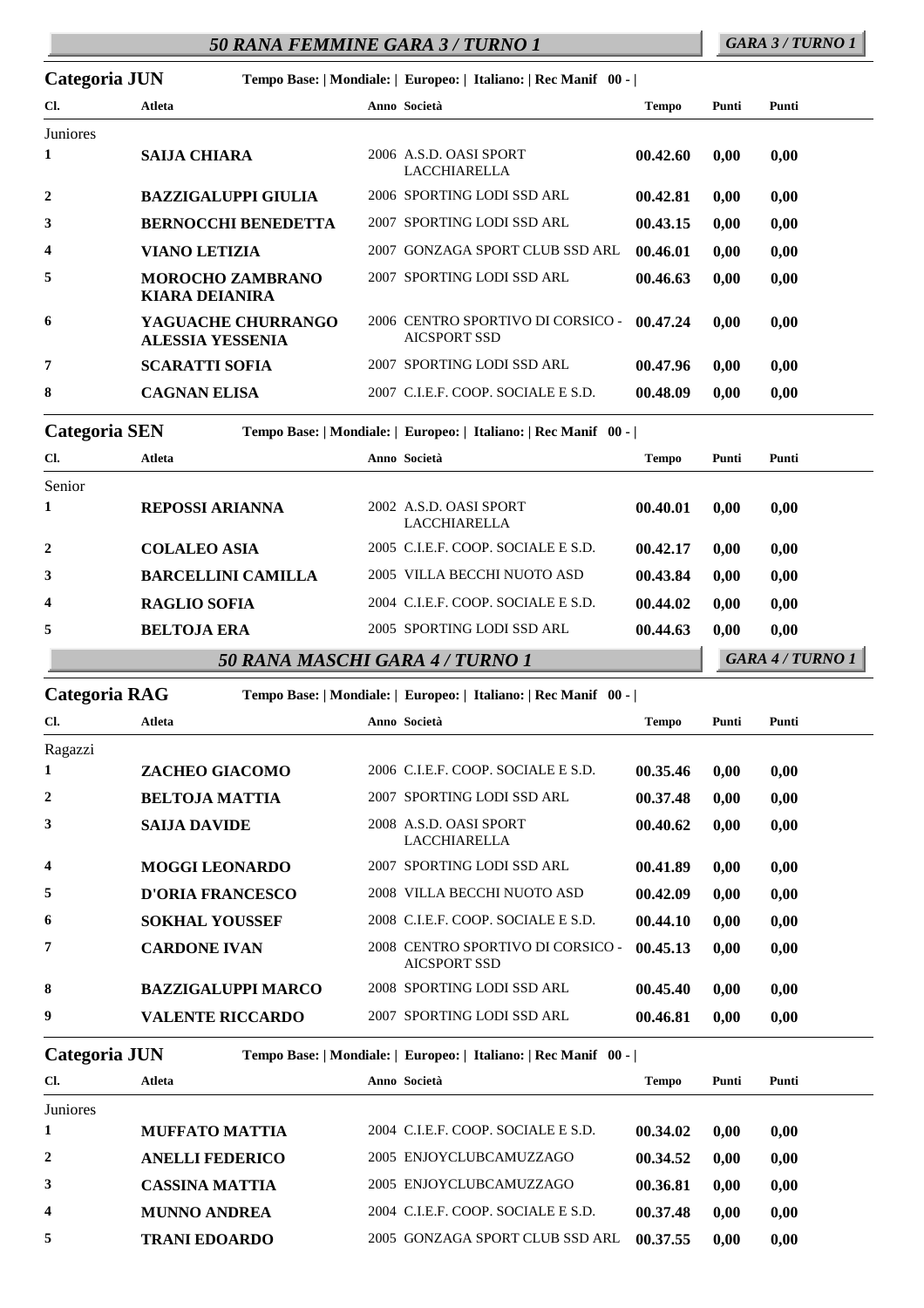|                      |                         | 50 RANA MASCHI GARA 4 / TURNO 1 | <b>CONTINUA</b>                                                 |              |       | GARA 4/TURNO 1   |
|----------------------|-------------------------|---------------------------------|-----------------------------------------------------------------|--------------|-------|------------------|
| Categoria JUN        |                         |                                 | Tempo Base:   Mondiale:   Europeo:   Italiano:   Rec Manif 00 - |              |       |                  |
| Cl.                  | Atleta                  |                                 | Anno Società                                                    | <b>Tempo</b> | Punti | Punti            |
| 6                    | <b>BOSI MATTEO</b>      |                                 | 2005 GONZAGA SPORT CLUB SSD ARL                                 | 00.39.76     | 0,00  | 0,00             |
| <b>Categoria SEN</b> |                         |                                 | Tempo Base:   Mondiale:   Europeo:   Italiano:   Rec Manif 00 - |              |       |                  |
| Cl.                  | Atleta                  |                                 | Anno Società                                                    | <b>Tempo</b> | Punti | Punti            |
| Senior               |                         |                                 |                                                                 |              |       |                  |
| 1                    | <b>MATTINA PIETRO</b>   |                                 | 2003 C.I.E.F. COOP. SOCIALE E S.D.                              | 00.35.16     | 0,00  | 0,00             |
| $\boldsymbol{2}$     | <b>GRANDI ENEA</b>      |                                 | 2003 A.S.D. OASI SPORT<br>LACCHIARELLA                          | 00.36.87     | 0,00  | 0,00             |
| 3                    | <b>PAOLINI DAVIDE</b>   |                                 | 2002 A.S.D. OASI SPORT<br><b>LACCHIARELLA</b>                   | 00.39.52     | 0,00  | 0,00             |
| 4                    |                         | <b>ALBERTELLI MATTEO</b>        | 2001 A.P. PADANA SSDRL                                          | 00.49.07     | 0,00  | 0,00             |
|                      |                         |                                 | 200 MISTI FEMMINE GARA 5 / TURNO 1                              |              |       | GARA 5 / TURNO 1 |
| Categoria RAG        |                         |                                 | Tempo Base:   Mondiale:   Europeo:   Italiano:   Rec Manif 00 - |              |       |                  |
| Cl.                  | <b>Atleta</b>           |                                 | Anno Società                                                    | <b>Tempo</b> | Punti | Punti            |
| Ragazzi              |                         |                                 |                                                                 |              |       |                  |
| 1                    | <b>COLALEO GRETA</b>    |                                 | 2008 C.I.E.F. COOP. SOCIALE E S.D.                              | 02.51.17     | 0,00  | 0,00             |
| $\boldsymbol{2}$     | PIANETTI ANNA           |                                 | 2008 GONZAGA SPORT CLUB SSD ARL                                 | 03.06.69     | 0,00  | 0,00             |
| 3                    | PAVAN FRANCESCA         |                                 | 2009 A.P. PADANA SSDRL                                          | 03.08.21     | 0,00  | 0,00             |
| 4                    | <b>VALISI VIOLA</b>     |                                 | 2009 C.I.E.F. COOP. SOCIALE E S.D.                              | 03.09.25     | 0,00  | 0,00             |
| 5                    | <b>LARZENI SOFIA</b>    |                                 | 2009 PROPOSRT ACQUA SSD S.R.L.                                  | 03.18.83     | 0,00  | 0,00             |
| 6                    |                         | SINCERI CECILIA MARIA           | 2009 CENTRO SPORTIVO DI CORSICO -<br><b>AICSPORT SSD</b>        | 03.44.55     | 0,00  | 0,00             |
| 7                    | <b>TROTTA MICOL</b>     |                                 | 2009 CENTRO SPORTIVO DI CORSICO -<br><b>AICSPORT SSD</b>        | 04.00.68     | 0,00  | 0,00             |
| 8                    | <b>TROTTA MAYA</b>      |                                 | 2009 CENTRO SPORTIVO DI CORSICO -<br>AICSPORT SSD               | 04.01.07     | 0,00  | 0,00             |
| 9                    | <b>COLOMBI ALLEGRA</b>  |                                 | 2009 PROPOSRT ACQUA SSD S.R.L.                                  | 04.01.66     | 0,00  | 0,00             |
| Categoria JUN        |                         |                                 | Tempo Base:   Mondiale:   Europeo:   Italiano:   Rec Manif 00 - |              |       |                  |
| Cl.                  | Atleta                  |                                 | Anno Società                                                    | <b>Tempo</b> | Punti | Punti            |
| Juniores             |                         |                                 |                                                                 |              |       |                  |
| 1                    |                         | DE GRANDI GAIA MARIA            | 2007 A.P. PADANA SSDRL                                          | 02.50.41     | 0,00  | 0,00             |
| $\boldsymbol{2}$     |                         | <b>CAPOBIANCO FEDERICA</b>      | 2007 A.P. PADANA SSDRL                                          | 02.52.61     | 0,00  | 0,00             |
| 3                    | <b>COLOMBO EMMA</b>     |                                 | 2006 C.I.E.F. COOP. SOCIALE E S.D.                              | 03.02.33     | 0,00  | 0,00             |
| 4                    | DE NICOLA ROSA          |                                 | 2007 A.S.D. OASI SPORT<br>LACCHIARELLA                          | 03.09.24     | 0,00  | 0,00             |
| 5                    | <b>SOLDI ELISA</b>      |                                 | 2006 PROPOSRT ACQUA SSD S.R.L.                                  | 03.10.45     | 0,00  | 0,00             |
| 6                    | <b>ALESSIA YESSENIA</b> | YAGUACHE CHURRANGO              | 2006 CENTRO SPORTIVO DI CORSICO -<br><b>AICSPORT SSD</b>        | 03.32.43     | 0,00  | 0,00             |

**Categoria SEN Tempo Base: | Mondiale: | Europeo: | Italiano: | Rec Manif 00 - |**

**7 NERI MICHELA** 2006 PROPOSRT ACQUA SSD S.R.L. **03.39.15 0,00 0,00**

**nc BERETTA ARIANNA** 2006 PROPOSRT ACQUA SSD S.R.L. **03.24.88 Nuotata Irregolare** 

| Cl.    | Atleta                     | Anno Società                                  | <b>Tempo</b> | Punti | Punti |
|--------|----------------------------|-----------------------------------------------|--------------|-------|-------|
| Senior |                            |                                               |              |       |       |
|        | <b>REPOSSI ARIANNA</b>     | 2002 A.S.D. OASI SPORT<br><b>LACCHIARELLA</b> | 02.46.91     | 0.00  | 0.00  |
| 2      | <b>CATTANEO MARGHERITA</b> | 2005 C.I.E.F. COOP. SOCIALE E S.D.            | 02.54.56     | 0.00  | 0.00  |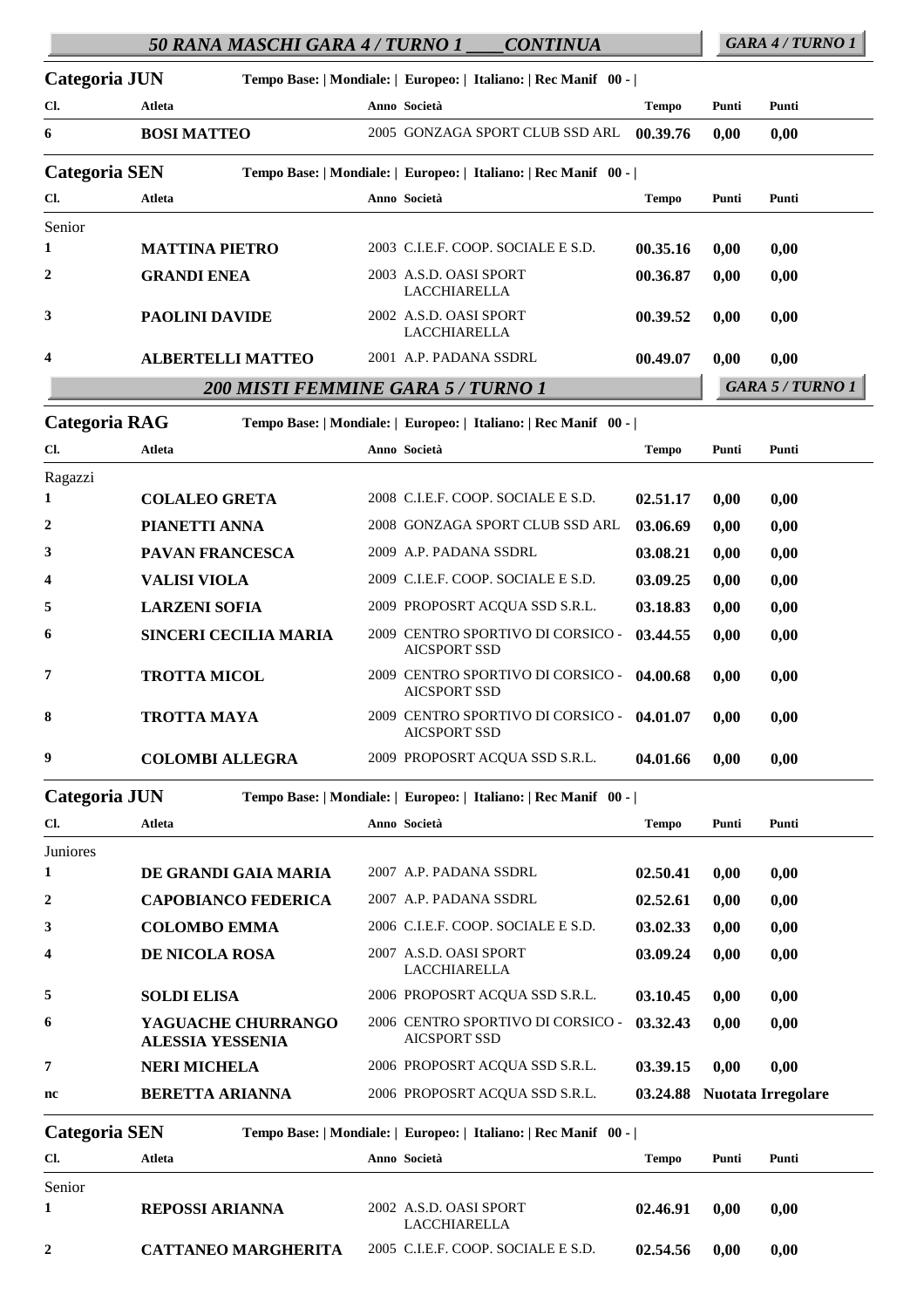# *200 MISTI FEMMINE GARA 5 / TURNO 1 \_\_\_\_CONTINUA GARA 5 / TURNO 1*

| Categoria SEN           |                            | Tempo Base:   Mondiale:   Europeo:   Italiano:   Rec Manif 00 - |          |       |       |
|-------------------------|----------------------------|-----------------------------------------------------------------|----------|-------|-------|
| Cl.                     | <b>Atleta</b>              | Anno Società                                                    | Tempo    | Punti | Punti |
| 3                       | <b>COLALEO ASIA</b>        | 2005 C.L.E.F. COOP. SOCIALE E S.D.                              | 02.54.59 | 0,00  | 0,00  |
| $\overline{\mathbf{4}}$ | PADOVANI LEA               | 2005 SPORTING LODI SSD ARL                                      | 02.57.42 | 0,00  | 0,00  |
| 5                       | <b>VALENTINI LUCREZIA</b>  | 2005 PROPOSRT ACOUA SSD S.R.L.                                  | 03.03.86 | 0,00  | 0,00  |
| 6                       | <b>MERONI LAURA</b>        | 2003 PROPOSRT ACOUA SSD S.R.L.                                  | 03.07.13 | 0,00  | 0,00  |
| 7                       | <b>LAMPERTICO ELEONORA</b> | 2005 PROPOSRT ACOUA SSD S.R.L.                                  | 03.17.63 | 0,00  | 0,00  |
| 8                       | <b>GRASSI CAMILLA</b>      | 2000 A.S.D. OASI SPORT<br><b>LACCHIARELLA</b>                   | 03.32.32 | 0,00  | 0,00  |

*200 MISTI MASCHI GARA 6 / TURNO 1 GARA 6 / TURNO 1*

|              | Categoria RAG                                                                                         | Tempo Base:   Mondiale:   Europeo:   Italiano:   Rec Manif 00 -  <br>Anno Società |              |       |                             |
|--------------|-------------------------------------------------------------------------------------------------------|-----------------------------------------------------------------------------------|--------------|-------|-----------------------------|
| Cl.          | Atleta                                                                                                |                                                                                   | <b>Tempo</b> | Punti | Punti                       |
| 1            | Ragazzi 2007<br><b>RAZZINI ALESSANDRO</b>                                                             | 2008 A.P. PADANA SSDRL                                                            | 02.40.57     | 0,00  | 0,00                        |
| 2            | ZACHEO GIACOMO                                                                                        | 2006 C.I.E.F. COOP. SOCIALE E S.D.                                                | 02.45.05     | 0,00  | 0,00                        |
| 3            | <b>COLOMBO DAVIDE</b>                                                                                 | 2008 PROPOSRT ACQUA SSD S.R.L.                                                    | 02.45.22     | 0,00  | 0,00                        |
| 4            | <b>ALBINI MATTEO</b>                                                                                  | 2006 C.I.E.F. COOP. SOCIALE E S.D.                                                | 02.45.55     | 0,00  | 0,00                        |
| 5            | <b>CASSIANI GIACOMO</b>                                                                               | 2008 A.P. PADANA SSDRL                                                            | 02.46.09     | 0,00  | 0,00                        |
| 6            | <b>SAIJA DAVIDE</b>                                                                                   | 2008 A.S.D. OASI SPORT<br><b>LACCHIARELLA</b>                                     | 02.50.39     | 0,00  | 0,00                        |
| 7            | <b>CARDONE IVAN</b>                                                                                   | 2008 CENTRO SPORTIVO DI CORSICO -<br><b>AICSPORT SSD</b>                          | 02.59.43     | 0,00  | 0,00                        |
| 8            | <b>MACCHETTA MATTEO</b>                                                                               | 2006 PROPOSRT ACQUA SSD S.R.L.                                                    | 03.00.74     | 0,00  | 0,00                        |
| 9            | <b>BUZZINI MATTIA</b>                                                                                 | 2008 PROPOSRT ACQUA SSD S.R.L.                                                    | 03.17.43     | 0,00  | 0,00                        |
| 10           | <b>CORON ALESSANDRO</b>                                                                               | 2008 PROPOSRT ACQUA SSD S.R.L.                                                    | 03.24.50     | 0,00  | 0,00                        |
|              | Categoria JUN                                                                                         | Tempo Base:   Mondiale:   Europeo:   Italiano:   Rec Manif 00 -                   |              |       |                             |
| Cl.          | Atleta                                                                                                | Anno Società                                                                      | <b>Tempo</b> | Punti | Punti                       |
| Juniores     |                                                                                                       |                                                                                   |              |       |                             |
| 1            | <b>CARRA' LORENZO</b>                                                                                 | 2005 A.P. PADANA SSDRL                                                            | 02.26.24     | 0,00  | 0,00                        |
| nc           | <b>MUFFATO MATTIA</b>                                                                                 | 2004 C.I.E.F. COOP. SOCIALE E S.D.                                                |              |       | 02.37.61 Nuotata Irregolare |
| nc           | <b>MORANDI LORENZO</b>                                                                                | 2004 SPORTING LODI SSD ARL                                                        |              |       | 02.52.36 Nuotata Irregolare |
|              | <b>Categoria SEN</b>                                                                                  | Tempo Base:   Mondiale:   Europeo:   Italiano:   Rec Manif 00 -                   |              |       |                             |
| Cl.          | Atleta                                                                                                | Anno Società                                                                      | <b>Tempo</b> | Punti | Punti                       |
| Senior       |                                                                                                       |                                                                                   |              |       |                             |
| 1            | <b>MATTINA PIETRO</b>                                                                                 | 2003 C.I.E.F. COOP. SOCIALE E S.D.                                                | 02.23.96     | 0,00  | 0,00                        |
| $\mathbf{2}$ | <b>GRANDI ENEA</b>                                                                                    | 2003 A.S.D. OASI SPORT<br>LACCHIARELLA                                            | 02.38.88     | 0,00  | 0,00                        |
|              |                                                                                                       | MISTAFFETTA 4X100 STILE LIBERO MISTAGARA 7 / TURNO 1                              |              |       | GARA 7 / TURNO 1            |
|              | Categoria RAG (Rag)                                                                                   | Tempo Base:   Mondiale:   Europeo:   Italiano:   Rec Manif 00 -                   |              |       |                             |
| Cl.          | Atleta                                                                                                | Anno Società                                                                      | <b>Tempo</b> | Punti | Punti                       |
| 1)           | X673<br><b>C.I.E.F. COOP. SOCIALE E</b><br>S.D.                                                       |                                                                                   | 04.45.14     | 0,00  | 0,00                        |
| 2)           | BERTO NICOLO' - VALISI VIOLA - TUNESI ANNA DAFNE - GOMARASCHI MATTEO ()<br>X671<br>PROPOSRT ACQUA SSD |                                                                                   | 05.30.66     | 0,00  | 0,00                        |

**S.R.L.**